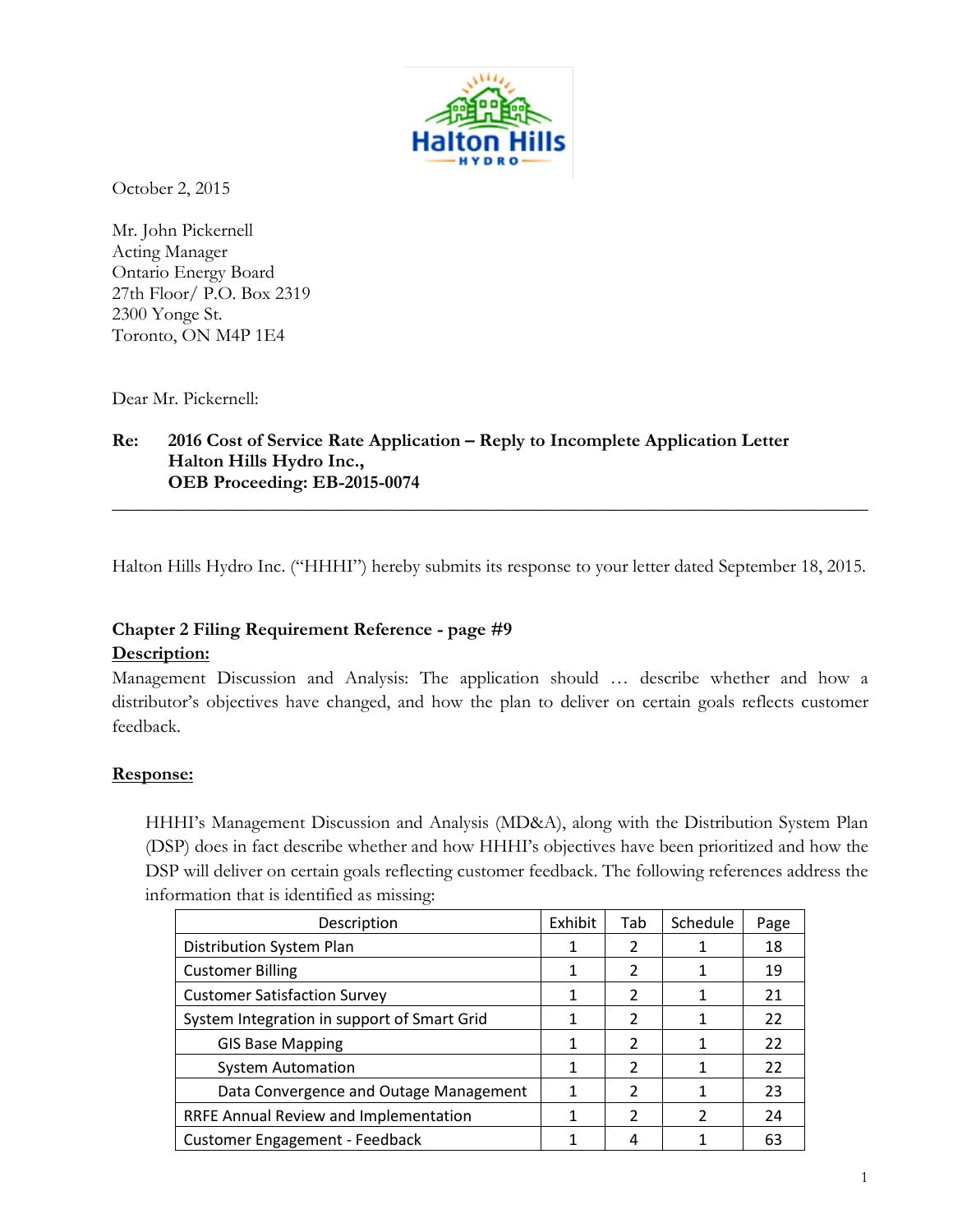HHHI's Distribution System Plan (DSP) is fundamental to the evaluation of this application. HHHI's DSP describes HHHI's objectives and explains how the plan will deliver on certain goals reflecting customer feedback. HHHI's DSP was filed in its entirety under:

#### "**Halton\_Appl\_Exhibit 2\_revised\_EB-2015-0074\_APP A\_DSP\_20151002"**

HHHI's DSP describes both the company's goals and its plans to meet them. Each of these is fundamental to evaluating whether HHHI's objectives are appropriately aligned with the preferences of its customers and positioned to deliver on its goals. For details of the Customer Engagement Survey, please refer to:

# "**Halton\_Appl\_Exhibit 2\_revised\_EB-2015-0074\_APP A\_DSP\_20151002", Appendix I, page 369**

This information will allow the OEB to understand the impacts of the business plan on key areas of the application such as customer service, system reliability, costs and bill impacts.

# **Chapter 2 Filing Requirement Reference - page #11 Description:**

Deferral and Variance Accounts - Total disposition (\$) including split between RPP and non-RPP customers.

## **Response:**

As outlined in Exhibit 9, HHHI is requesting approval for the disposition of Group 1 (excluding Global Adjustment) in the amount of (\$565,956), Global Adjustment \$664,050, Group 2 Accounts \$ 733,239, LRAMVA (\$44,770) and Extraordinary Event Costs (Residual) \$18,637 for a total of \$805,202 owed to HHHI. Of the total amount owed to HHHI, \$141,152 is applicable to RPP customers and \$664,050 applicable to non-RPP customers only. HHHI is requesting a two year disposition period for all Deferral and Variance Accounts with the exception of the Extraordinary Event Costs (Residual) where HHHI is requesting a six month disposition to align the sunset date with that of the original rate rider.

#### **Chapter 2 Filing Requirement Reference - page #15 & 16 Description:**

A description of whether the distributor is a host distributor (i.e. distributing electricity to another distributor's network at distribution-level voltages) and/or an embedded distributor (i.e. receiving electricity at distribution-level voltages from any host distributor(s)).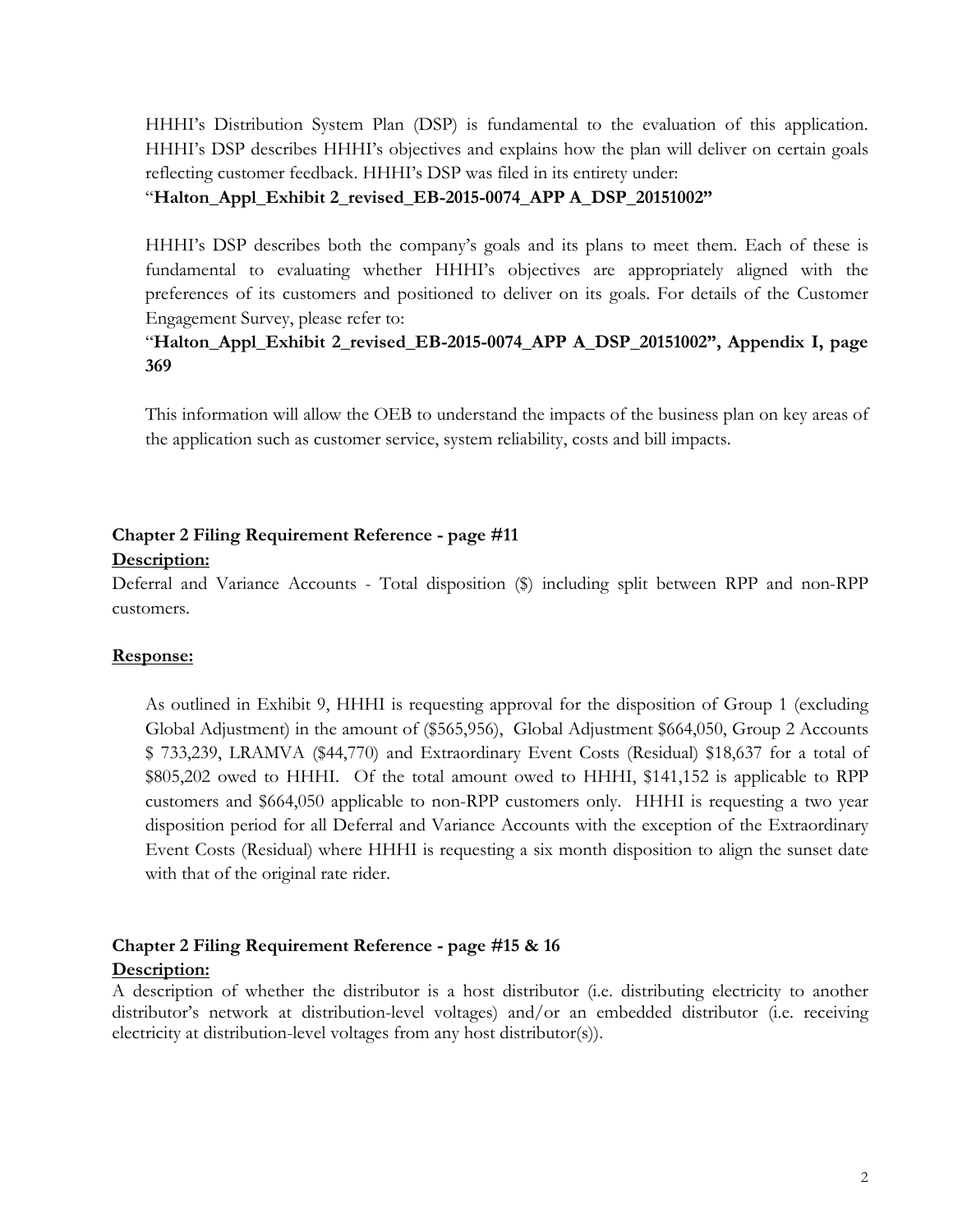## **Response:**

The following references address the information that is identified as missing:

- **"Halton\_Appl\_Exhibit 1\_revised\_EB-2015-0074\_20151002", Tab 7, Schedule 1, page 77** - Identification of Embedded or Host Utilities
- **"Halton\_Appl\_Exhibit 2\_revised\_EB-2015-0074\_APP A\_DSP\_20151002", page 16 of the DSP document**

HHHI is embedded to HONI at three points. HONI feeds HHHI through the following points:

- one feeder at Fergus TS to the west of HHHI and located outside the boundaries of HHHI;
- three feeders at Pleasant TS to the east of HHHI and located outside the boundaries of HHHI; and
- three feeders at Halton TS to the south of HHHI and located outside the boundaries of HHHI.

Additionally, HHHI is a host distributor to HONI at one meter point that is not a wholesale meter point. HHHI bills HONI rates for the General Service 1,000 to 4,999 kW class and not a separate Embedded Distributor class. HHHI provides further rate class details in Exhibit 7.

# **Chapter 2 Filing Requirement Reference - page #24 Description:**

Applicants must also provide a complete Appendix 2-AA along with the following information about capital expenditures on a project- specific basis. (HHHI has filed Table 2-43 in lieu of Appendix 2-AA, however, Table 2-43, filed as PDF only, is not legible.)

# **Response:**

HHHI will refile a legible Table 2-43.

## **Chapter 2 Filing Requirement Reference - page #29, 30, 33 Description:**

2.3.1.1 - Multivariate Regression Model: Data and regression model and statistics used in the customer and load forecast must be provided in working Microsoft Excel format.

2.3.2 - All data used to determine the customer, demand and load forecasts must be presented and filed in live Microsoft Excel spreadsheet format, as also discussed under section 2.3.1.1 above.

# **Response:**

HHHI will file the Multivariate Regression Model in working Microsoft Excel format through RESS.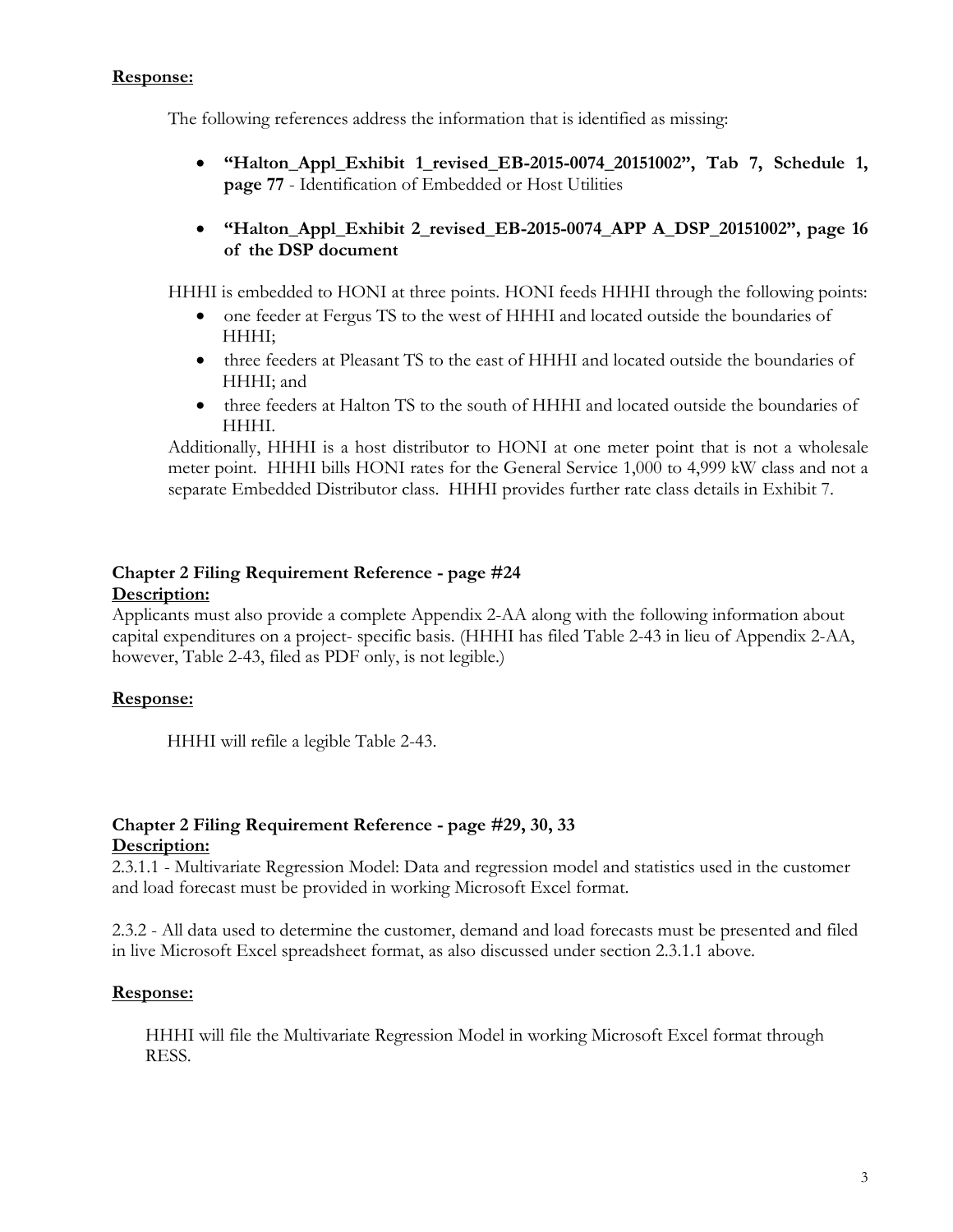# **Chapter 2 Filing Requirement Reference - page #32 Description:**

Schedule of volumes (in kWh and in kW for those rate classes that use this charge determinant), revenues, customer/connections count by rate class and total system load in kWh for: historical 5 years, historical OEB approved, bridge year, test year.

## **Response:**

A summary of HHHI's distribution operating revenues is presented in Table 3-21A below.

|                                     |    |                 |     |             |    |             |    |               |     |             |    |                      |    | <b>2016 Test</b>    |
|-------------------------------------|----|-----------------|-----|-------------|----|-------------|----|---------------|-----|-------------|----|----------------------|----|---------------------|
|                                     |    | 2012 Board      |     |             |    |             |    |               |     | 2015 Bridge |    | 2016 Test Year at    |    | Year at<br>Proposed |
| <b>Summary of Operating Revenue</b> |    | <b>Approved</b> |     | 2012 Actual |    | 2013 Actual |    | 2014 Actual   |     | Year        |    | <b>Current Rates</b> |    | Rates               |
| <b>Distribution Revenue</b>         |    |                 |     |             |    |             |    |               |     |             |    |                      |    |                     |
| Residential                         | \$ | 5,280,540       | \$  | 6,760,849   | \$ | 5,603,199   |    | 5,792,177     | Ś.  | 5,978,319   | Ś. | 5,388,045            |    | \$6,909,172         |
| General Service less than 50 kW     | \$ | 991,335         | S   | 1,100,955   | \$ | 993,032     | S  | 1,066,520     | -S  | 1,157,088   | \$ | 968,266              |    | \$1,195,410         |
| General Service 50 to 999 kW        | \$ | 1,193,153       | Ś   | 1,358,115   | Ś  | 1,348,983   |    | 1,436,736     | S   | 1,385,536   | \$ | 1,523,065            | \$ | 1,894,825           |
| General Service 1,000 to 4,999 kW   | \$ | 772,817         | \$. | 827,662     | \$ | 803,312     | Š. | 836,852       | S.  | 911,867     | \$ | 889,538              | S. | 1,063,690           |
| Sentinel Lighting                   | \$ | 25,175          | Ś   | 19,412      | Ś  | 23,970      | Ś  | 24,683        | \$  | 22,357      | Ś  | 22,842               | \$ | 29,451              |
| Street Lighting                     | \$ | 341,198         | S   | 344,174     | \$ | 338,192     | Ś  | 345,390       | \$. | 368,219     | \$ | 244,386              | -S | 149,193             |
| Unmetered Scattered Load            | \$ | 17,268          | Ś   | 19,289      | Ś  | 14,205      | \$ | 15,836        | \$. | 16,236      | \$ | 16,330               | \$ | 20,314              |
| MicroFIT                            | \$ | i.              | Ś   | 4,180       | Ŝ. | 4,924       | Ŝ  | 6,457         | Ŝ.  | 7,549       | Ś. |                      | \$ | ÷.                  |
| <b>Total Distribution</b>           | \$ | 8,621,486       | Ś.  | 10,434,636  | Ś  | 9,129,817   | Ś  | 9,524,651     | Ŝ.  | 9,847,171   | \$ | 9,052,472            |    | \$11,262,055        |
| %of Total Revenue                   |    | 88%             |     | 90%         |    | 90%         |    | 89%           |     | 89%         |    | 88%                  |    | 90%                 |
| <b>Other Revenue</b>                |    |                 |     |             |    |             |    |               |     |             |    |                      |    |                     |
| Late Payment                        | \$ | 271,607         | Ś   | 98,211      | \$ | 107,188     | \$ | 107,919       | \$  | 120,000     | \$ | 120,000              | \$ | 120,000             |
| Specific Service Charge             | \$ | 172,792         | Ś.  | 395,740     | S  | 343,977     | Ś  | 336,651       | S.  | 375,470     | \$ | 375,470              | -S | 375,470             |
| Other Distribution Revenue          | \$ | 253,646         | Ś   | 170,039     | \$ | 164,833     | S  | 192,623       | Š.  | 171,914     | \$ | 171,914              | -S | 171,914             |
| Other Income & Expenses             | \$ | 461,000         | \$  | 522,599     | Ś. | 455,090     | Ś  | 595,395       | Ŝ.  | 543,297     | \$ | 543,297              | \$ | 543,297             |
| <b>Total Revenue Offset</b>         | \$ | 1,159,045       | S   | 1,186,589   | Ś  | 1,071,088   |    | 1,232,588     | s   | 1,210,681   | \$ | 1,210,681            | Ś. | 1,210,681           |
| %of Total Revenue                   |    | 12%             |     | 10%         |    | 10%         |    | 11%           |     | 11%         |    | 12%                  |    | 10%                 |
| <b>Grand Total</b>                  | \$ | 9.780.531       | Ś   | 11,621,225  | Ś  | 10.200.905  | ۱s | 10,757,239 \$ |     | 11,057,852  | Ŝ. | 10,263,153           |    | \$12,472,736        |
|                                     |    |                 |     |             |    |             |    |               |     |             |    |                      |    |                     |

| Table 3-21A: Summary of Operating Revenue |  |  |
|-------------------------------------------|--|--|
|-------------------------------------------|--|--|

## **Chapter 2 Filing Requirement Reference - page #33 Description:**

The applicant must provide the following variance analyses and relevant discussion for volumes, revenues, customer/connections count and total system load:

- Historical OEB-approved vs. Historical Actual
- Historical OEB-approved vs. Historical Actual weather normalized
- Historical Actual weather-normalized vs. preceding year's Historical

Actual – weather-normalized (for the necessary number of years)

- Historical Actual weather normalized vs. Bridge Year weather- normalized
- Bridge Year weather-normalized vs. Test Year weather- normalized.

#### **Response:**

Operating Revenue Variances are shown below in Table 3-21B.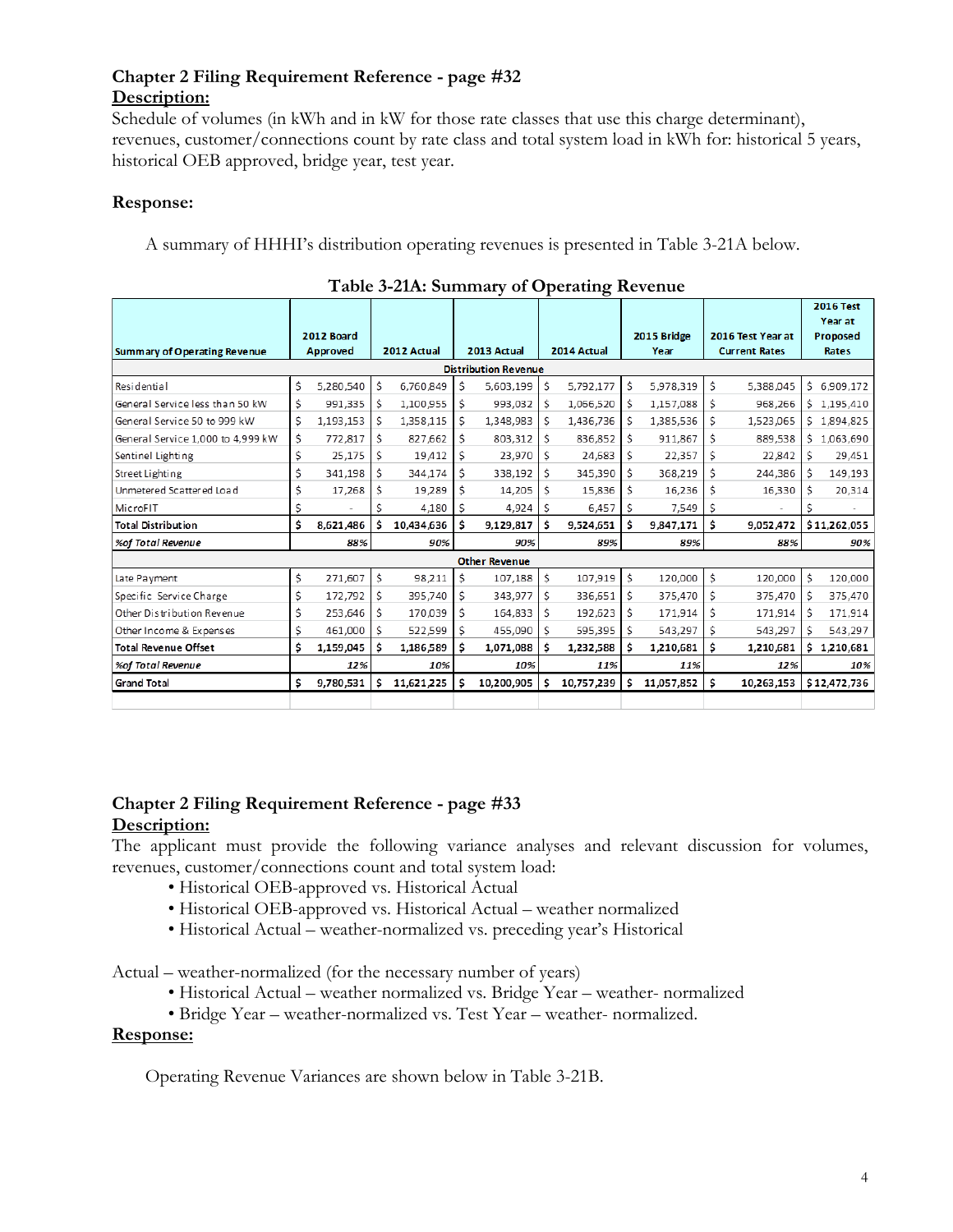|                                                                                  | 2012 Board<br><b>Approved to</b> | 2013 Actual<br>to 2012 | 2014 Actual<br>to 2013 | 2015 Bridge<br>Year to 2014 | <b>2016 Test</b><br><b>Year to 2015</b><br><b>Bridge Year</b> |  |  |  |  |
|----------------------------------------------------------------------------------|----------------------------------|------------------------|------------------------|-----------------------------|---------------------------------------------------------------|--|--|--|--|
| <b>Summary of Operating Revenue</b><br>2012 Actual<br>Actual<br>Actual<br>Actual |                                  |                        |                        |                             |                                                               |  |  |  |  |
| <b>Distribution Revenue</b>                                                      |                                  |                        |                        |                             |                                                               |  |  |  |  |
| Residential                                                                      | 1,480,309                        | (1, 157, 650)          | 188,978                | 186,142                     | 930,853                                                       |  |  |  |  |
| General Service less than 50 kW                                                  | 109,620                          | (107, 923)             | 73,488                 | 90,568                      | 38,322                                                        |  |  |  |  |
| General Service 50 to 999 kW                                                     | 164,962                          | (9, 132)               | 87,753                 | (51, 200)                   | 509,289                                                       |  |  |  |  |
| General Service 1,000 to 4,999 kW                                                | 54,845                           | (24, 350)              | 33,540                 | 75,015                      | 151,823                                                       |  |  |  |  |
| Sentinel Lighting                                                                | (5, 763)                         | 4,558                  | 713                    | (2, 326)                    | 7,094                                                         |  |  |  |  |
| <b>Street Lighting</b>                                                           | 2,976                            | (5,982)                | 7,198                  | 22,829                      | (219, 026)                                                    |  |  |  |  |
| Unmetered Scattered Load                                                         | 2,021                            | (5,084)                | 1,631                  | 400                         | 4,078                                                         |  |  |  |  |
| MicroFIT                                                                         | 4,180                            | 744                    | 1,533                  | 1,092                       | (7, 549)                                                      |  |  |  |  |
| <b>Total Distribution</b>                                                        | 1,813,150                        | (1,304,819)            | 394,834                | 322,520                     | 1,414,884                                                     |  |  |  |  |
| <b>Other Revenue</b>                                                             |                                  |                        |                        |                             |                                                               |  |  |  |  |
| Late Payment                                                                     | (173, 396)                       | 8,977                  | 731                    | 12,081                      |                                                               |  |  |  |  |
| Specific Service Charge                                                          | 222,948                          | (51, 763)              | (7, 326)               | 38,819                      |                                                               |  |  |  |  |
| <b>Other Distribution Revenue</b>                                                | (83,607)                         | (5,206)                | 27,790                 | (20, 709)                   |                                                               |  |  |  |  |
| Other Income & Expenses                                                          | 61,599                           | (67, 509)              | 140,305                | (52,098)                    |                                                               |  |  |  |  |
| <b>Total Revenue Offset</b>                                                      | 27,544                           | (115, 501)             | 161,500                | (21, 907)                   |                                                               |  |  |  |  |
| <b>Grand Total</b>                                                               | 1,840,694                        | (1,420,320)            | 556,334                | 300,613                     | 1,414,884                                                     |  |  |  |  |

# 2012 Board Approved

HHHI's 2012 Board Approved operating revenue was forecast to be \$9,780,531 as shown in Table 3-1, consisting of Distribution revenue \$8,621,486 and other operating revenue (net), accounts the remaining revenue of \$1,159,045.

# 2012 Actual

HHHI's operating revenue in fiscal 2012 was \$11,621,225. Distribution revenue totaled \$10,434,636 or 90% of total revenues and other operating revenue (net) was \$1,186,589. 2012 Actual vs. 2012 Board Approved

The total 2012 actual operating revenue was **\$1,840,694** higher than the 2012 Board Approved.

The distribution revenue variance was \$1,813,150. Contributing to the distribution revenue variance is the transfer of Smart Meter funding adder amounts of \$1,086,313 from Deferral and Variance Account 1555 into distribution revenue and \$238,416 related to the Rate Rider for Disposition of Residual Historical Smart Meter Costs as approved in the 2012 Cost of Service Rate Application (EB-2011-0271). Also approved in the 2012 Cost of Service, HHHI recognized an LRAM amount of \$384,800 in distribution revenue. This one-time recognition of the LRAM also contributed to the variance.

The Other Revenue variance of \$27,544 is below the materiality threshold.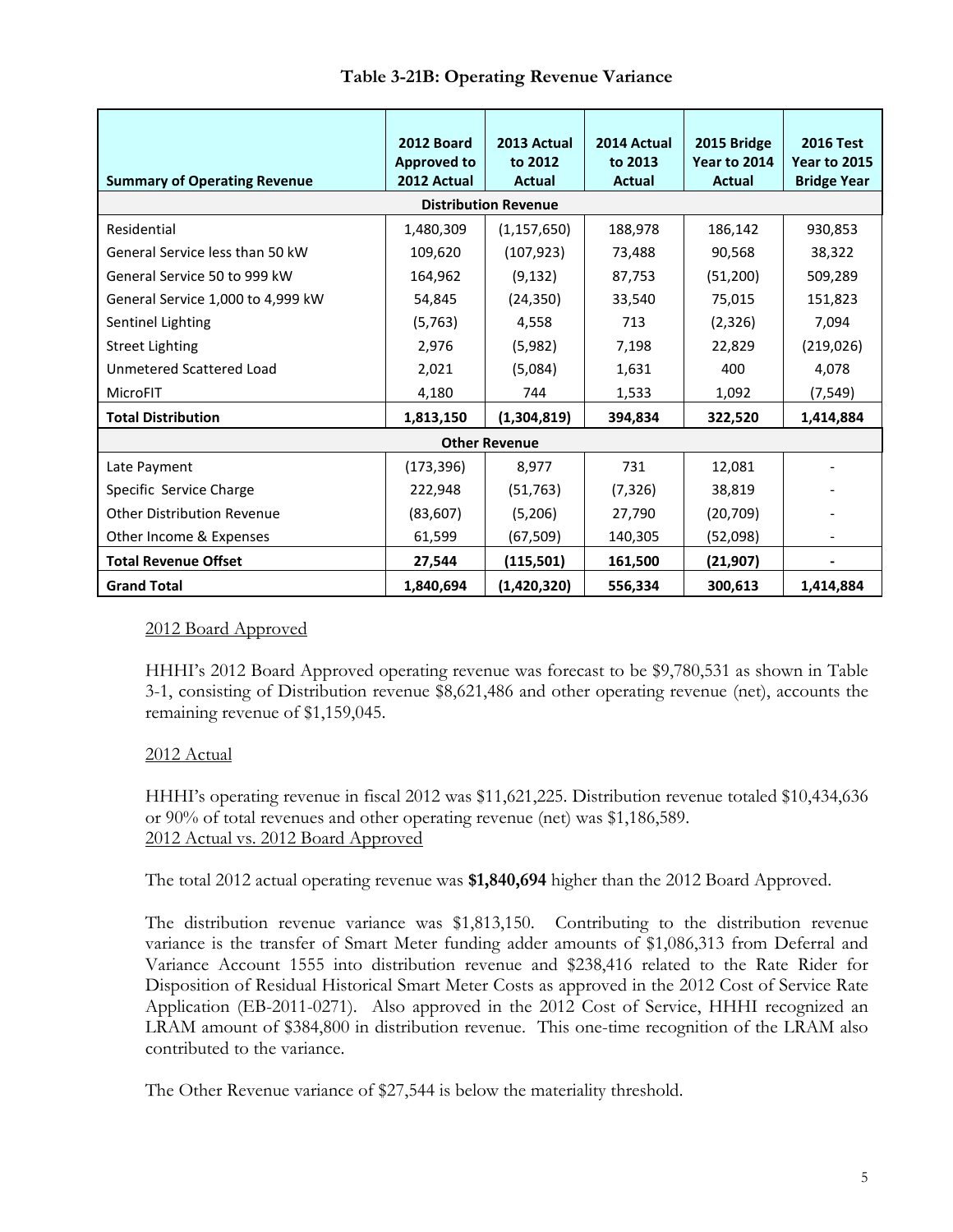## 2013 Actual

HHHI's operating revenue in fiscal 2013 was \$10,200,905. Distribution Revenue totaled \$9,129,817 or 90% of total revenues and Other Operating Revenue (net) accounted for the remaining revenue of \$1,071,088.

#### 2013 Actual vs. 2012 Actual

The total 2013 Actual operating revenue was **\$1,420,320** lower than 2012 Actual. This variance is the result of the additional revenue that was recognized in 2012 for LRAM/SSM amounts and the transfer of Smart Meter funding adder amounts.

#### 2014 Actual

HHHI's 2014 Actual operating revenue was \$10,757,239. Distribution Revenue totaled \$9,524,651 or 89% of total revenues and Other Operating Revenue (net), accounted for the remaining revenue of \$1,232,588.

#### 2014 Actual vs. 2013 Actual

The total 2014 Actual operating revenue was **\$556,334** higher than 2013 Actual.

#### 2015 Bridge Year

HHHI's 2015 Bridge Year operating revenue is forecasted to be \$11,057,852. Distribution Revenue is forecasted to total \$9,847,171 or 89% of total revenues and Other Operating Revenue is forecasted to account for the remaining revenue of \$1,210,681. HHHI's 2015 Bridge Year distribution revenue has been calculated using HHHI's Board-Approved 2015 Tariff of Rates and Charges (EB 2014-0079).

#### 2015 Bridge Year vs. 2014 Actual

The 2015 Bridge Year total operating revenue is forecasted to be **\$300,613** higher than 2014 Actual.

#### 2016 Test Year

HHHI's 2016 Test Year operating revenue is forecasted to be \$12,472,736. Distribution Revenue is forecasted to total \$11,262,055 or 90% of total revenue and Other Operating Revenue is forecasted to account for the remaining \$1,210,681. HHHI's 2016 Test Year distribution revenue show in **Exhibit 3, Tab 3, Schedule 1, page 26** has been calculated using the proposed rates set out in the 2016 Proposed Tariff of Rates and Charges shown in **Exhibit 8, Appendix C**.

#### 2016 Test Year vs. 2015 Bridge Year

The total forecasted 2016 Test Year operating revenue is expected to be \$1,414,884 above the 2015 Bridge Year. The increase is the result of the forecasted revenue requirement increase in 2016. Please see Exhibit 6, Tab 1, Schedule 1, for further revenue deficiency details in the 2016 Test Year.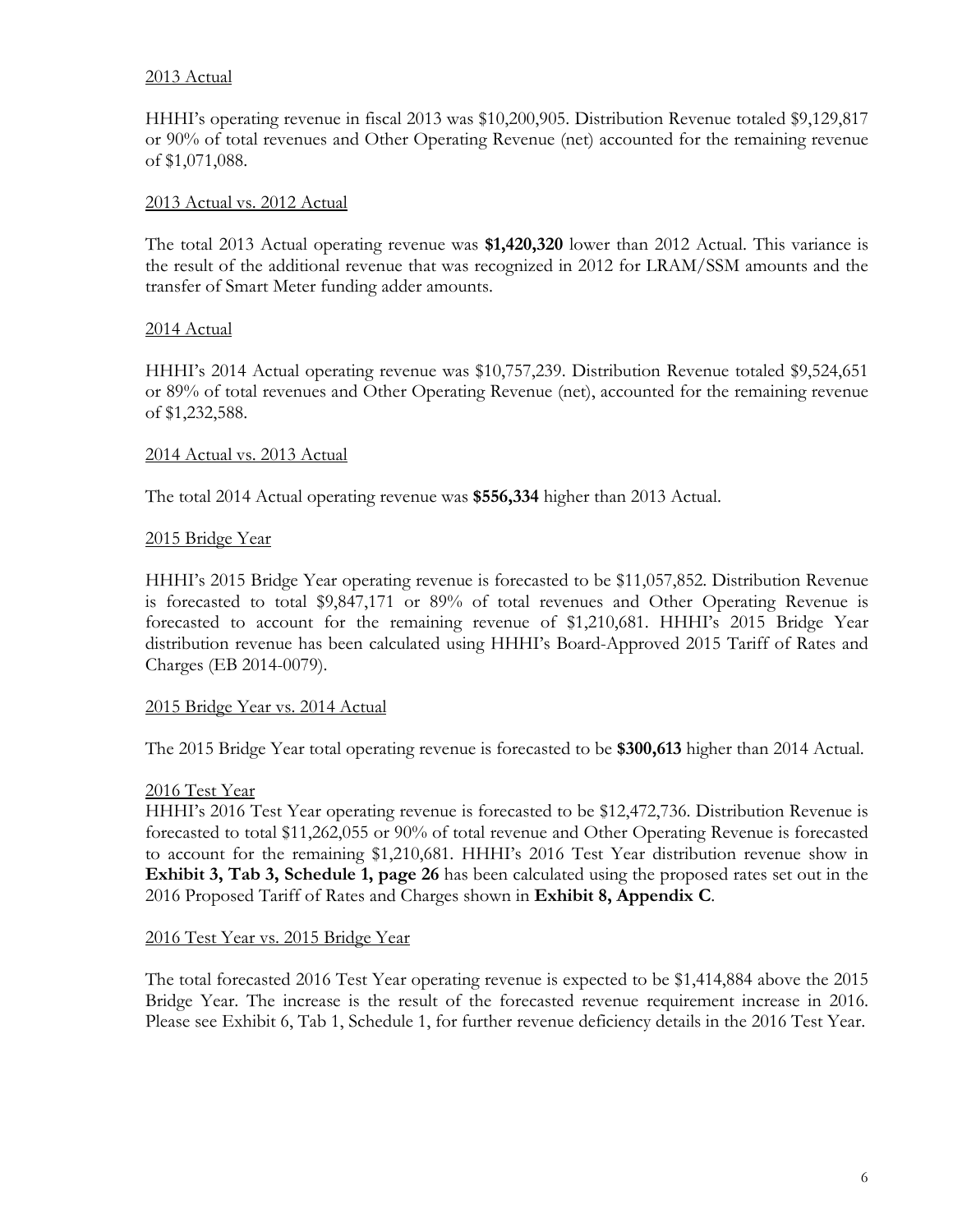## Transformer Allowance

HHHI currently provides a Transformer Ownership Allowance Credit of \$0.50 per kW of demand per month for all customers who own their own transformer facilities. HHHI is proposing to maintain the rate of (\$0.50) per kW of demand per month for the 2016 Test Year for eligible customers.

# **Chapter 2 Filing Requirement Reference - page #35**

## **Description:**

[A]pplicants must complete the revised Appendix 2-JC: OM&A Programs Table, making best efforts to identify OM&A costs by program, and, if not, by major functions. (HHHI has filed a checklist stating that it does not maintain OM&A details by "program delivery". However, page 57 of Exhibit 4 refers to Appendix 2-JC and states that "HHHI has identified its programs and major functions on a comparative basis from 2012 Actual to 2016 Test Year.")

# **Response:**

HHHI confirms that it does not track OM&A Costs by programs. HHHI tracks OM&A costs utilizing the Uniform System of Accounts (USoA) as detailed in **Exhibit 4, Tab 2, Schedule 1 pages 33 and 34.**

OM&A costs and variances, year over year, and arranged by USoA account, are provided in:

- Exhibit 4, Tab 2, Schedule 1 page 36 Table 4-7 (2012 Actual versus 2012 Board Approved),
- Exhibit 4, Tab 2, Schedule 1 page 39 Table 4-8 (2013 Actual versus 2012 Actual),
- Exhibit 4, Tab 2, Schedule 1 page 42 Table 4-9 (2014 Actual versus 2013 Actual),
- Exhibit 4, Tab 2, Schedule 1 page 45 Table 4-10 (2015 Bridge Year versus 2014 Actual), and
- Exhibit 4, Tab 2, Schedule 1 page 48 Table 4-11 (2016 Test Year versus 2015 Bridge Year).

# **Chapter 2 Filing Requirement Reference - page #37**

## **Description:**

Basis for performance pay, eligible employee groups, goals, measures, and review processes for any payfor-performance plans.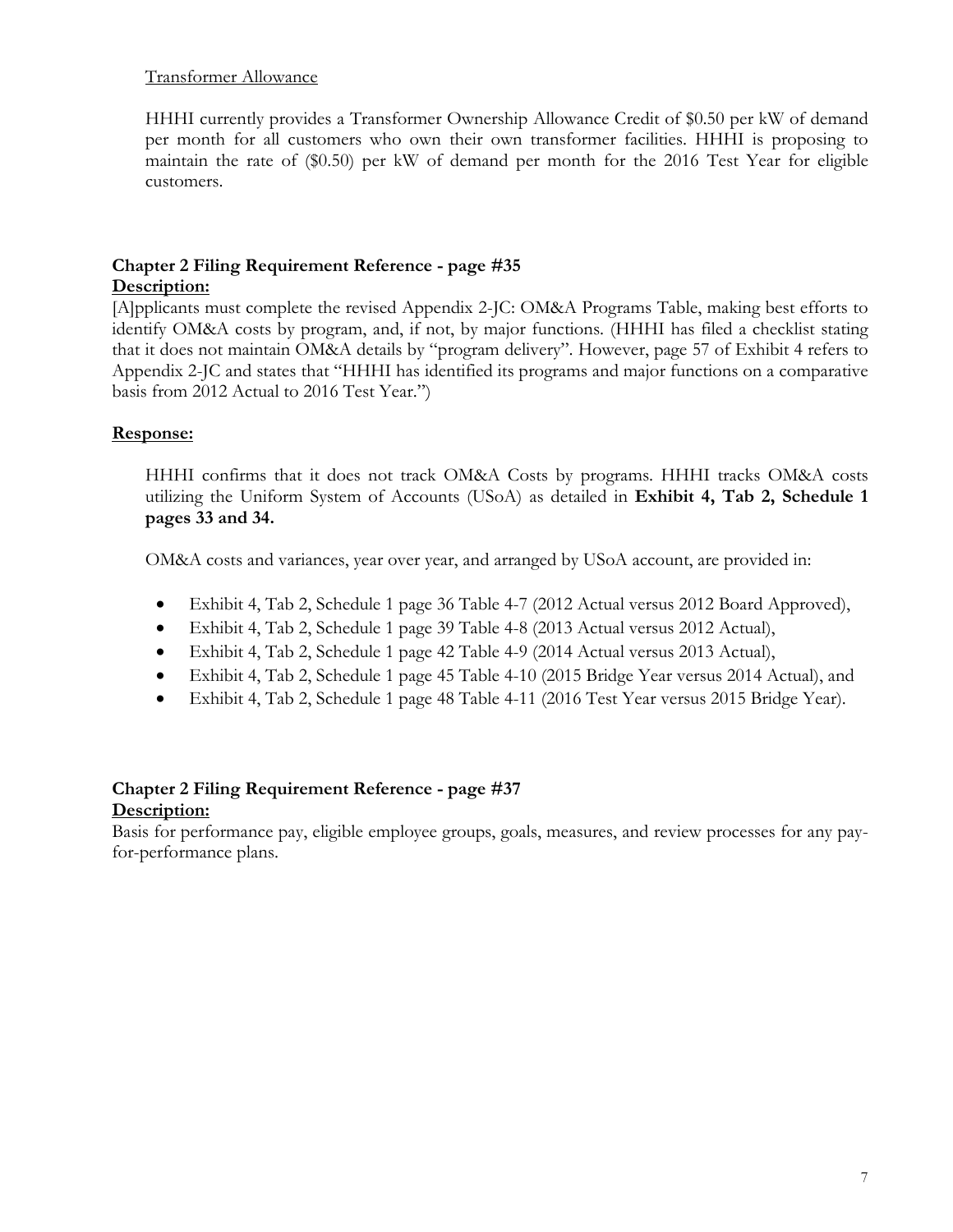# **Response:**

Executive and Management compensation plans consist of salaries, benefits, and performance pay compensation.

Performance pay compensation is based on exceeding pre-determined quantifiable targets, approved by the CEO and Compensation Committee (a committee of the Board of Directors):

Corporate goals, Team achievements, Safety & Individual targets

- Creative and Critical Thinking resulting in efficiency improvement(s)
- Alignment with corporate strategy and goals
- Risk management and mitigation
- Safety record

The range for performance pay compensation is  $0\%$  to 15% of the employee's base salary.

# **Chapter 2 Filing Requirement Reference - page #38**

## **Description:**

Shared Services and Corporate Cost Allocation: Variance analyses, with explanations, are required for the following:

• Test Year vs. Last OEB-approved

• Test Year vs. Most Recent Actuals.

## **Response:**

The following references address the information that is identified as missing:

- **Exhibit 4, Tab 3, Schedule 3, page 71 thru page 74 – Shared Services and Corporate Cost Allocation**
- **Exhibit 4, Tab 3, Schedule 3, page 71 – Table 4-27**

# **Chapter 2 Filing Requirement Reference - page #39 Description:**

# A distributor must also state whether or not any amounts have been included in its test year revenue requirement for legacy programs, such as Winter Warmth. If this is the case, the programs and amounts must be identified and a brief description of each of the programs must be provided.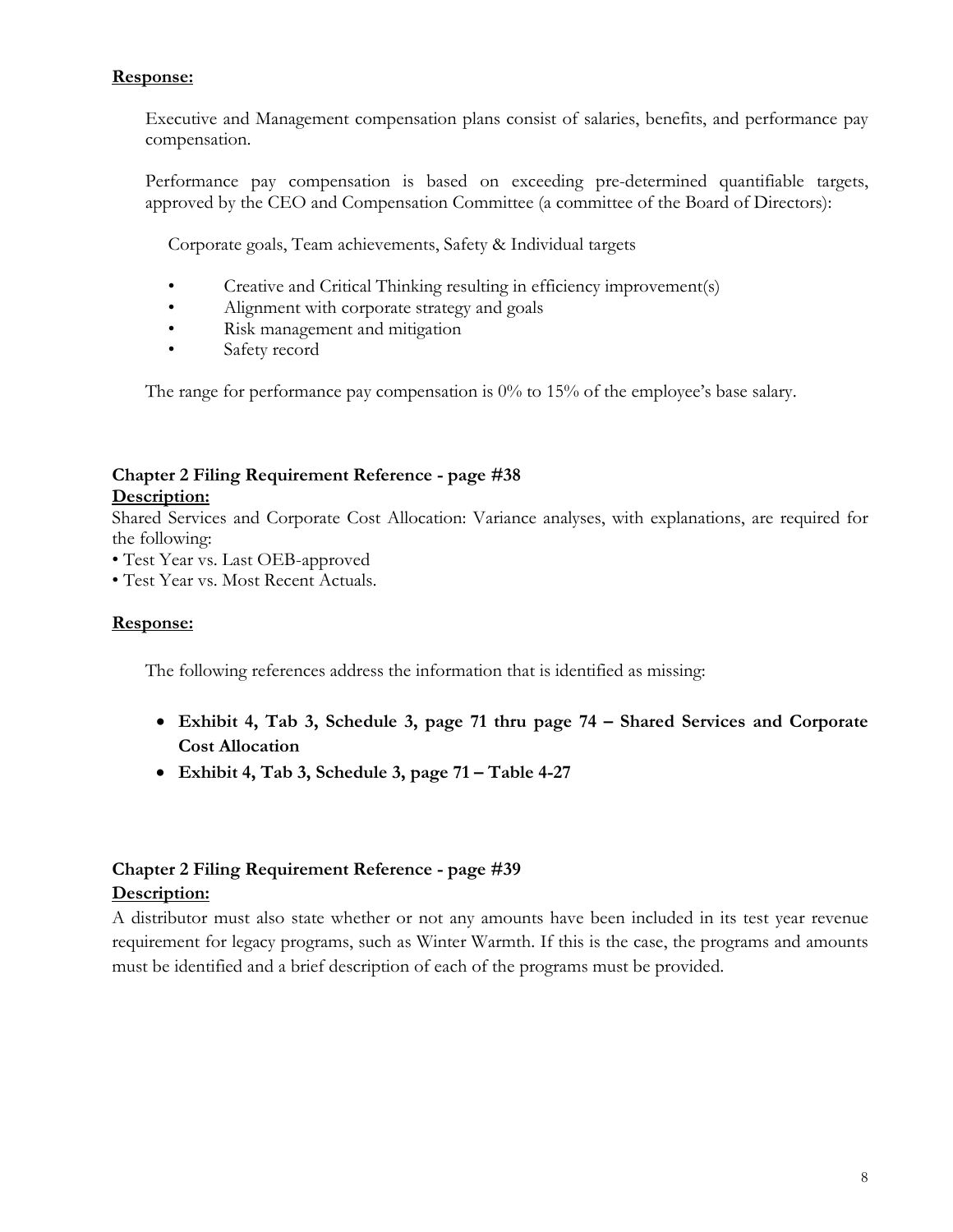# **Response:**

HHHI does not have any legacy low-income energy assistance programs, with the exception of those funds set out in the Report of the Board: Low Income Energy Assistance Program (LEAP). Therefore, HHHI has not included in its test year revenue requirement, any amounts for legacy programs.

# **Chapter 2 Filing Requirement Reference - page #47 Description:**

Forecasts of new debt anticipated in the bridge and test years, including estimates of the applicable rate and any pertinent information on each new debt instrument (e.g. whether the debt will be affiliated or with a third party, expected term/maturity, any specific capital project(s) that the debt funding is for, etc.).

HHHI responded "yes" in the checklist regarding new debt, however no information is filed. Please clarify.

## **Response:**

The following references address the information that is identified as missing:

- **Exhibit 5, Tab 3, Schedule 4, page 10 – Table 5-7** Capital Loan 2015 \$4,200,000 and
- **Exhibit 5, Tab 3, Schedule 4, page 11 – Table 5-8** Capital Loan 2016 \$5,195,000

The lender will be a 'Third Party" unrelated to HHHI.

## **Chapter 2 Filing Requirement Reference - page #60**

## **Description:**

Actual LV costs for the last three historical years, along with bridge and test year forecasts. The distributor must also provide the year-over- year variances, and explanations for substantive changes in the costs over time, up to and including the test Year forecast

## **Response:**

The Table below shows the actual Low Voltage costs for the last three historical years and the forecasted bridge year and test year costs. HHHI has used 2014 volumes at current 2015 rates to forecast the Low Voltage costs for 2015 and 2016.

2013 Actual versus 2012 Actual – the \$8,956 variance between 2013 Actual and 2012 Actual is immaterial and related to slightly higher demand.

2014 Actual versus 2013 Actual – the (\$37,972) variance between 2014 Actual and 2013 Actual is immaterial and related to lower demand.